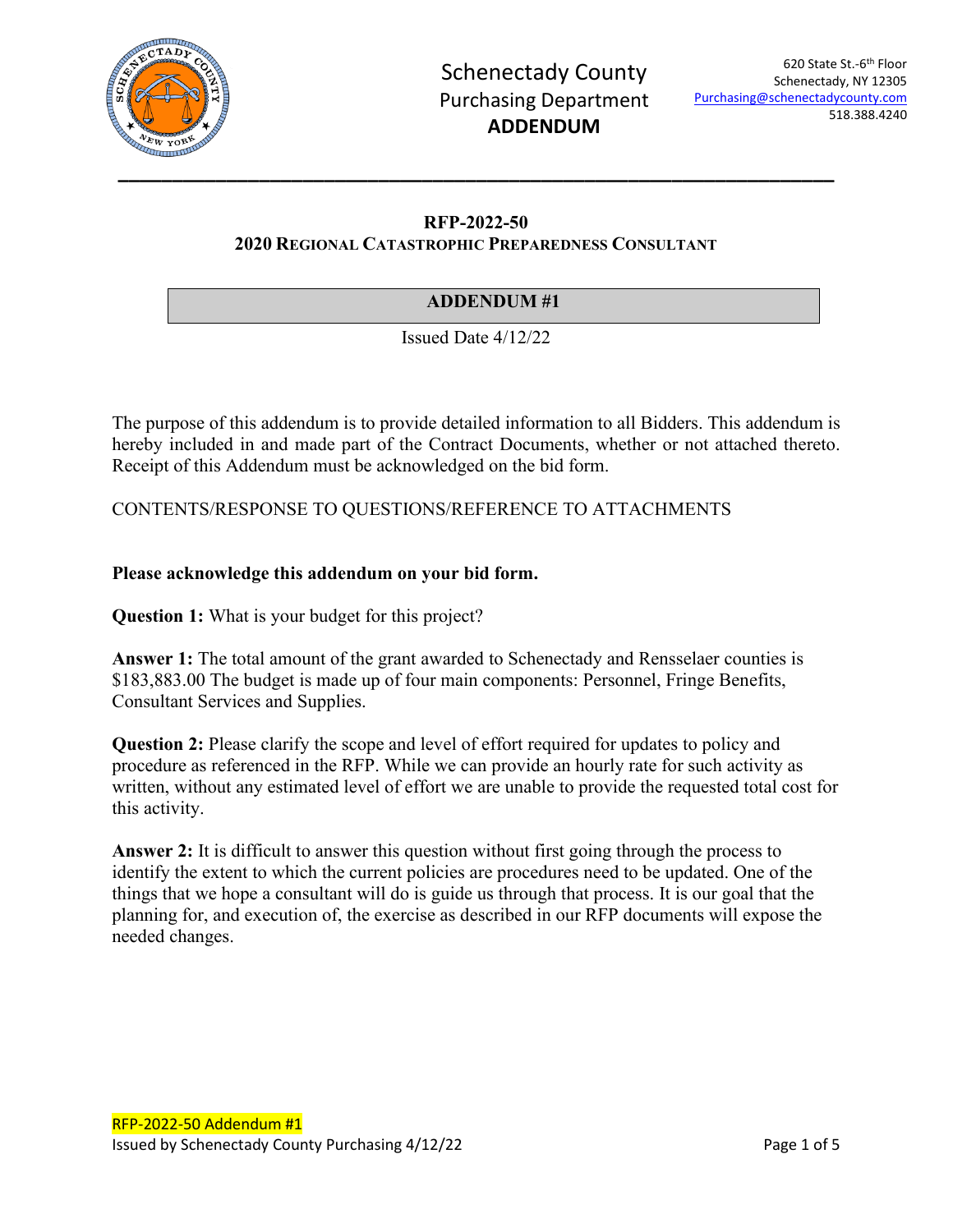

**Question 2a:** In which budget line on page 5 would you like this activity included?

**Answer 2a:** Please note the language that proceeds the list of budget lines: *To assist with proposal development the following budget lines have been identified but can be modified as needed*. The process of updating current policies and procedures could be budgeted in both line 1: "Formulation of a work group to identify pandemic response gaps," and / or line 7: "Assist with record keeping and reporting throughout." Final changes to policies and procedures may not be identified until after the full-scale exercise had been completed.

**Question 3:** Do Schenectady County and Rensselaer County have existing evacuation plans (or a regional evacuation plan) or is the intent of this project to develop or provide information to support development of such a plan(s)?

**Answer 3:** While Schenectady and Rensselaer counties do have their own individual plans, they do not currently have cooperative plans. One of the goals of this project is to identify affective ways in which that cooperation could be developed.

**Question 4:** "Formation of a work group to identify pandemic response gaps" is indicated on page 5 as a budget line.

**Question 4a:** Shall we assume the intent is for the selected vendor to also convene this group to discuss and identify gaps?

**Answer 4a:** Yes. We would like the consultant to also advise on the appropriate parties that should be included in this process.

**Question 4b:** Is there a reporting requirement associated with this activity?

**Answer 4b:** All personnel costs for meetings, workshops, training sessions, and the final exercise are reimbursable under this grant. An accurate record of attendance, dates, hours, topics covered, expenditures for supplies, and conclusions are required for grant reporting purposes. Any policies and procedures developed during this process must be recorded.

**Question 4c:** Is there an expected number of meetings?

**Answer 4c:** That will be determined by the process. A minimum of one (1) each for Schenectady and Rensselaer County. These would be separately held. Beyond that, we do not have a predetermined number of meetings required.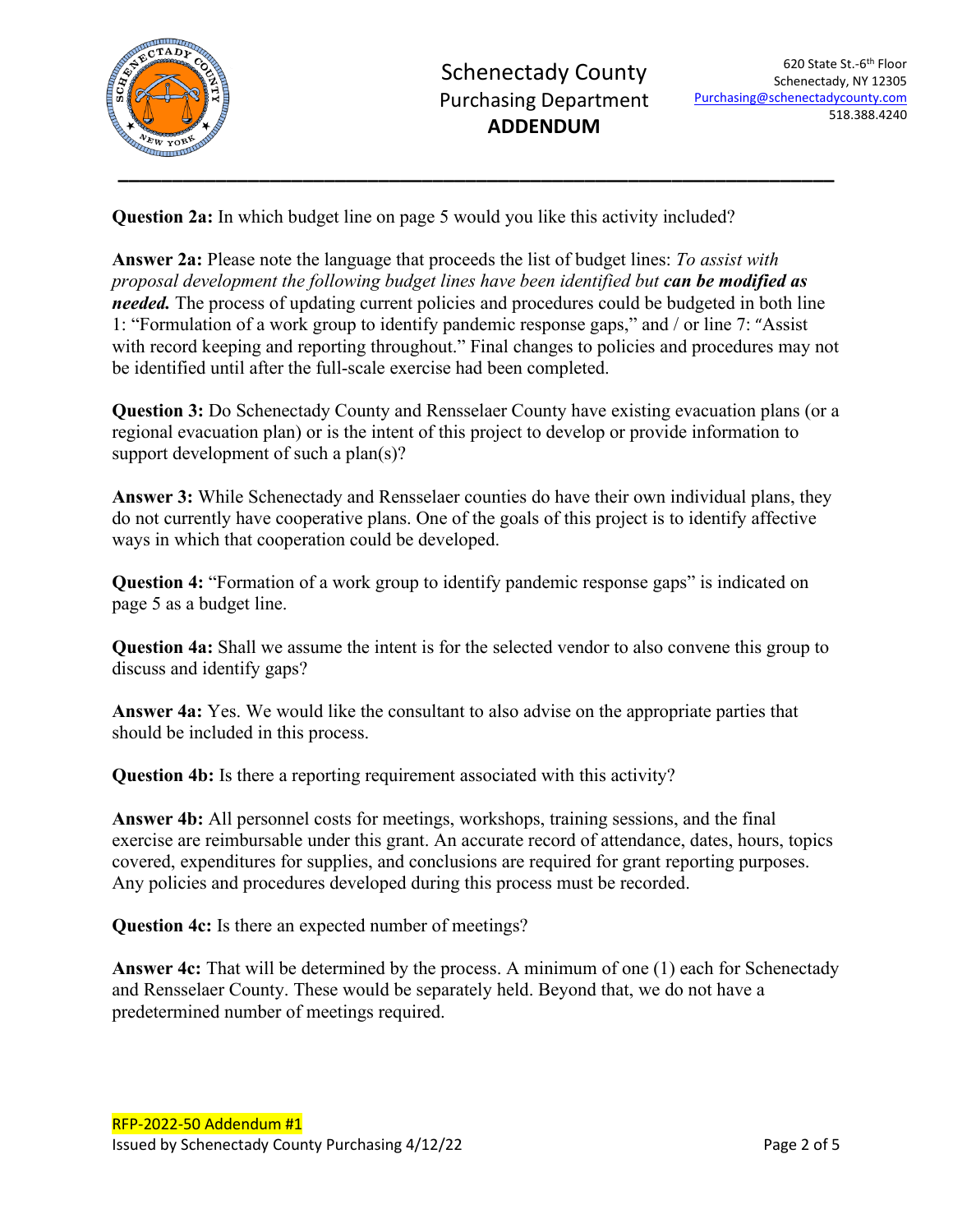

**Question 4d:** Is it preferred that this meeting(s) is conducted virtually or in-person?

**Answer 4d:** At this time, the preference would be in-person.

**Question 5:** Is the intent of the second budget line item on page 5 to convene an HSEEP Concept and Objectives/Initial Planning Meeting?

**Answer 5:** While the HSEEP process would certainly be effective and broad reaching, we did not have that model specifically in mind. If the consultant indicated HSEEP was the most effective process and was proficient with that, we would not necessarily veto that choice. Our goal for that step was to review our findings from the first line and develop and evaluate a plan for the delivery of the rest of the grant process: identifying other public and private partners, training, exercise planning, etc.

**Question 5a:** Is it preferred that this meeting is conducted virtually or in-person?

**Answer 5a:** At this time, the preference would be in-person.

**Question 6:** What is the expected number of ICS 300 offerings to be conducted?

**Answer 6:** At this time, we have a class tentatively scheduled for September of 2022 through NYSDHSES.

**Question 6a:** What is the expected number of participants for these offerings?

**Answer 6a:** Unknown at this time.

**Question 6b:** Will hard copy course materials be provided by the county, or should this be included in our quote?

**Answer 6b:** See above.

**Question 7:** Please confirm that the full-scale exercise is to include two EOC locations, and two shelter locations (one with a power failure, and both to examine pandemic-related screening)?

**Answer 7:** That is correct. Both Schenectady and Rensselaer counties will activate their EOCs, open shelter locations, (Schenectady's having a power failure) during a pandemic and all that entails.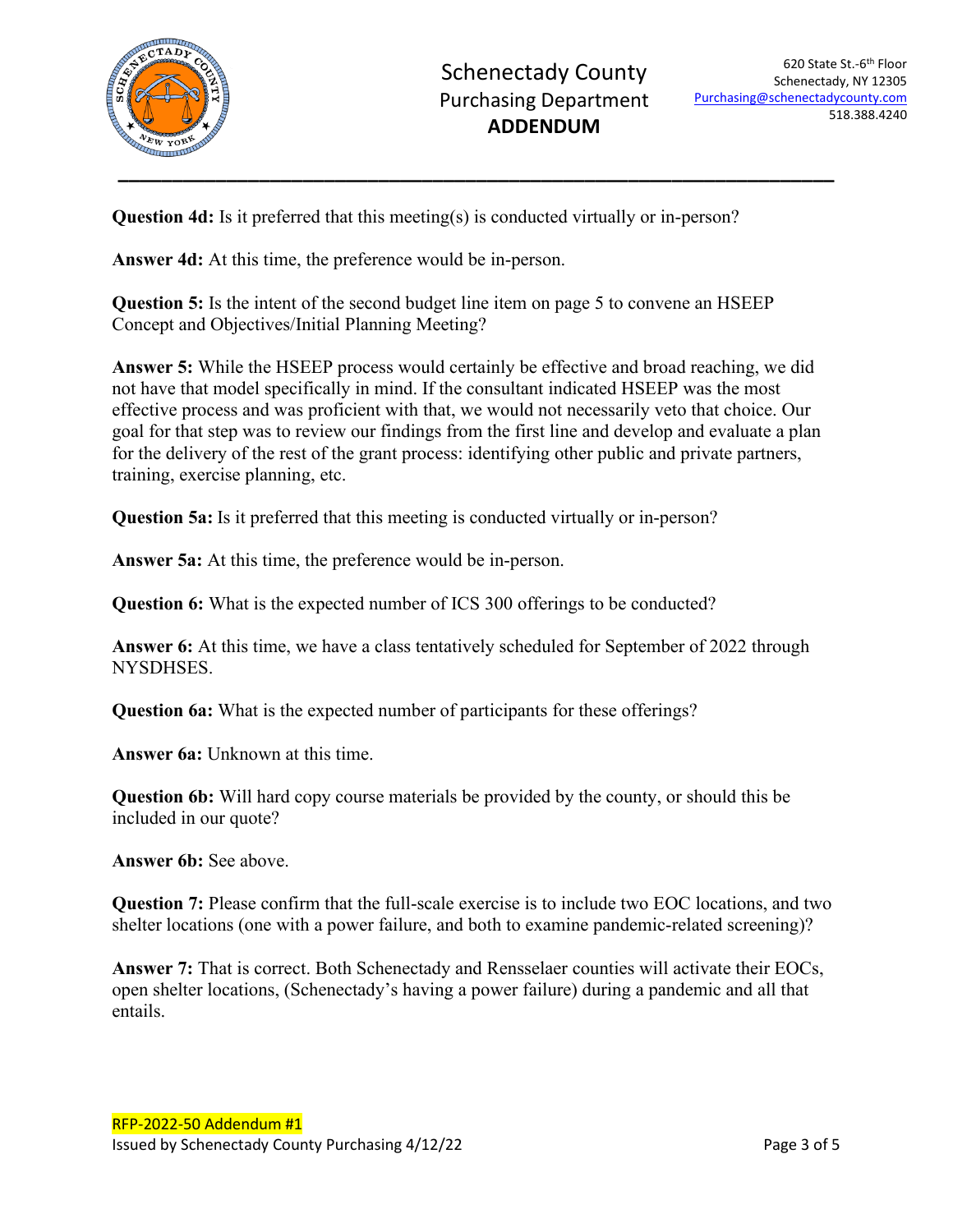

**Question 7a:** Will actors be required to play the role of those seeking to use the shelters? If so, will securing actors be addressed by the county or should this be included in our scope of work?

**Answer 7a:** Any required actors will be secured by the respective counties.

**Question 7b:** Please clarify that the county desires the firm to plan, conduct, evaluate, and develop the after-action report for this exercise.

**Answer 7b:** The short answer is yes. It our expectation that the successful bidder would have the appropriate experience and expertise to assist us in the overall process.

**Question 7c:** What is the expected duration of the exercise?

**Answer 7c:** If this question refers to the final exercise, it is our expectation that it could be conducted within a regular 8-hour day. Please note that some of the training sessions could be referred to as mini exercises. They are referred to on page 4 item 4 under the heading "The successful bidder will:"

**Question 7d:** What is the expected number of participants at each location of the exercise?

**Answer 7d:** The answer to this question will be determined once the planning process is underway, the participating agencies have been identified, and the exercise is fully developed. It is our desire that the successful bidder be an integral part of this planning process.

**Question 7e:** Will hard copy exercise materials be provided by the county, or should this be included in our quote?

**Answer 7e:** The cost of this material is recoverable under the grant and will be provided by the counties under the direction of the successful bidder.

**Question 7f:** Will exercise planning team personnel be available to support exercise management (i.e., Simulation Cell)?

**Answer 7f:** Yes. It is our expectation that personnel involved in the planning process will be available throughout the project including exercise management.